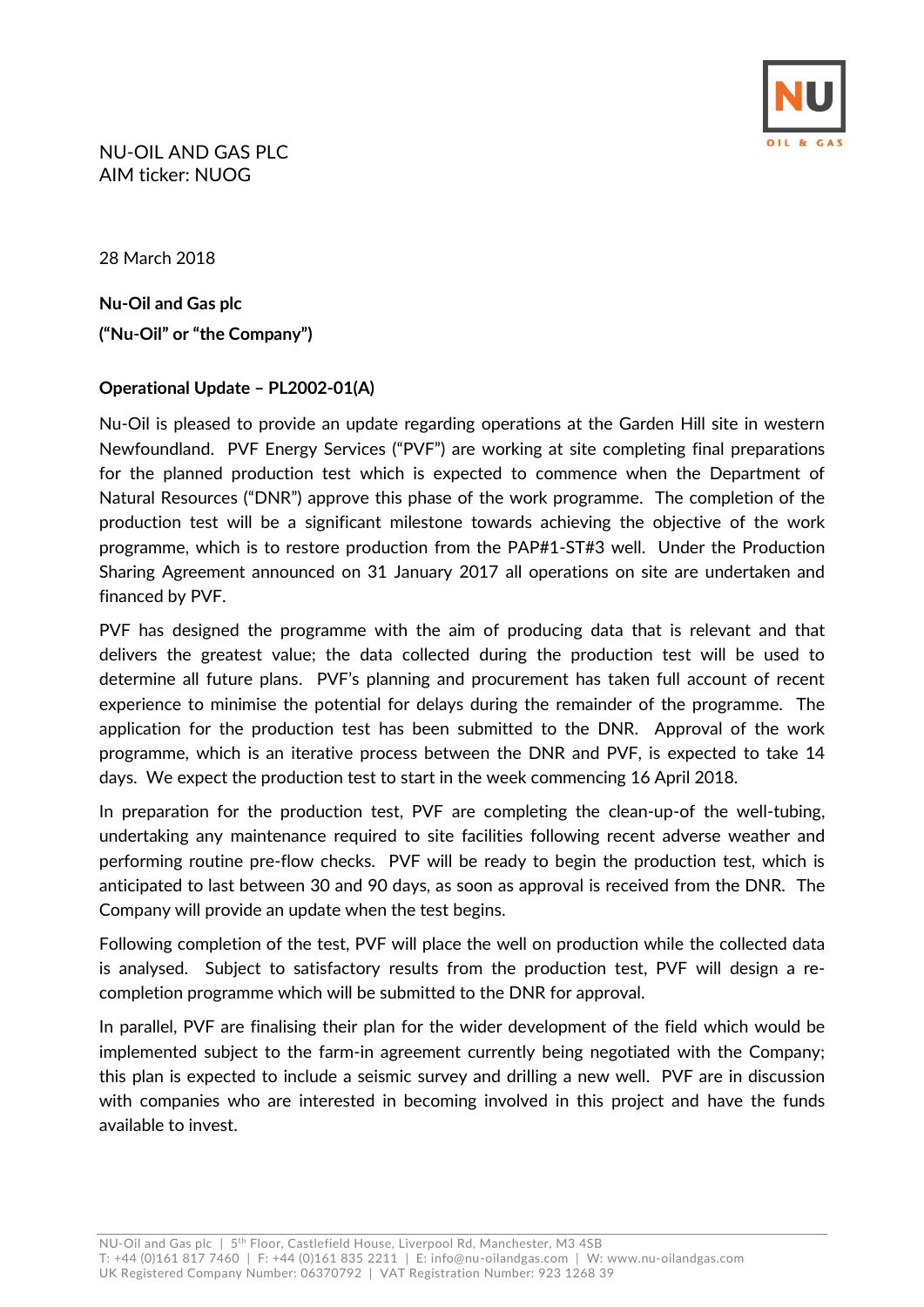

## NU-OIL AND GAS PLC AIM ticker: NUOG

### **Alan Minty, Chairman of NU-Oil, commented:**

*"The flow test is a significant step at Garden Hill and the data it produces will determine the future development of the field. I am pleased that PVF are planning future phases at the same time as progressing the first phase of the work programme. The results of the upcoming production test are an important component of that planning. It is critical that the production test has been planned with consideration to future development, as maximising the value and relevance of the data collected in the short term will positively impact future returns. We look forward to releasing the results of the flow test in due course, as these will indicate the future potential for Garden Hill."*

#### **Enquiries**

| <b>Nu-Oil and Gas plc</b><br>Simon Bygrave<br>Investor Relations & Communications | Tel: +44 (0)161 817 7460  |
|-----------------------------------------------------------------------------------|---------------------------|
| Nigel Burton<br>Chief Executive Officer                                           | Tel: +44 (0)7785 234447   |
| <b>Strand Hanson Limited</b><br>Rory Murphy/Ritchie Balmer/Jack Botros            | Tel: +44 (0)20 7409 3494  |
| <b>Novum Securities Limited</b><br>Jon Bellis                                     | Tel: +44 (0) 20 7399 9425 |

### **Note to Editors**

### **PL2002-01 (A)**

PL2002-01(A) targets the Garden Hill Field Trend, which is a proven hydrocarbon bearing accumulation beneath the Port au Port peninsula in western Newfoundland. It is estimated, based upon internal reservoir models, to contain between 83 and 341MMBO in-place, increasing to between 136 and 591MMBO when considering the mapped offshore extent. PL2002-01(A) covers an area of 16km<sup>2</sup> and holds between 21 and 97MMBO of this total.

Initially discovered in 1994 with the PAP#1 well, the conventional Lower Ordovician, Aguathuna Formation reservoir has since been penetrated by three appraisal side-tracks, which support the theory that reservoir productivity is linked to hydrothermal alteration. Extensive testing at the Garden Hill Site observed a lack of pressure depletion, indicating that a minimum connected volume in excess of 100 million barrels of oil is present.